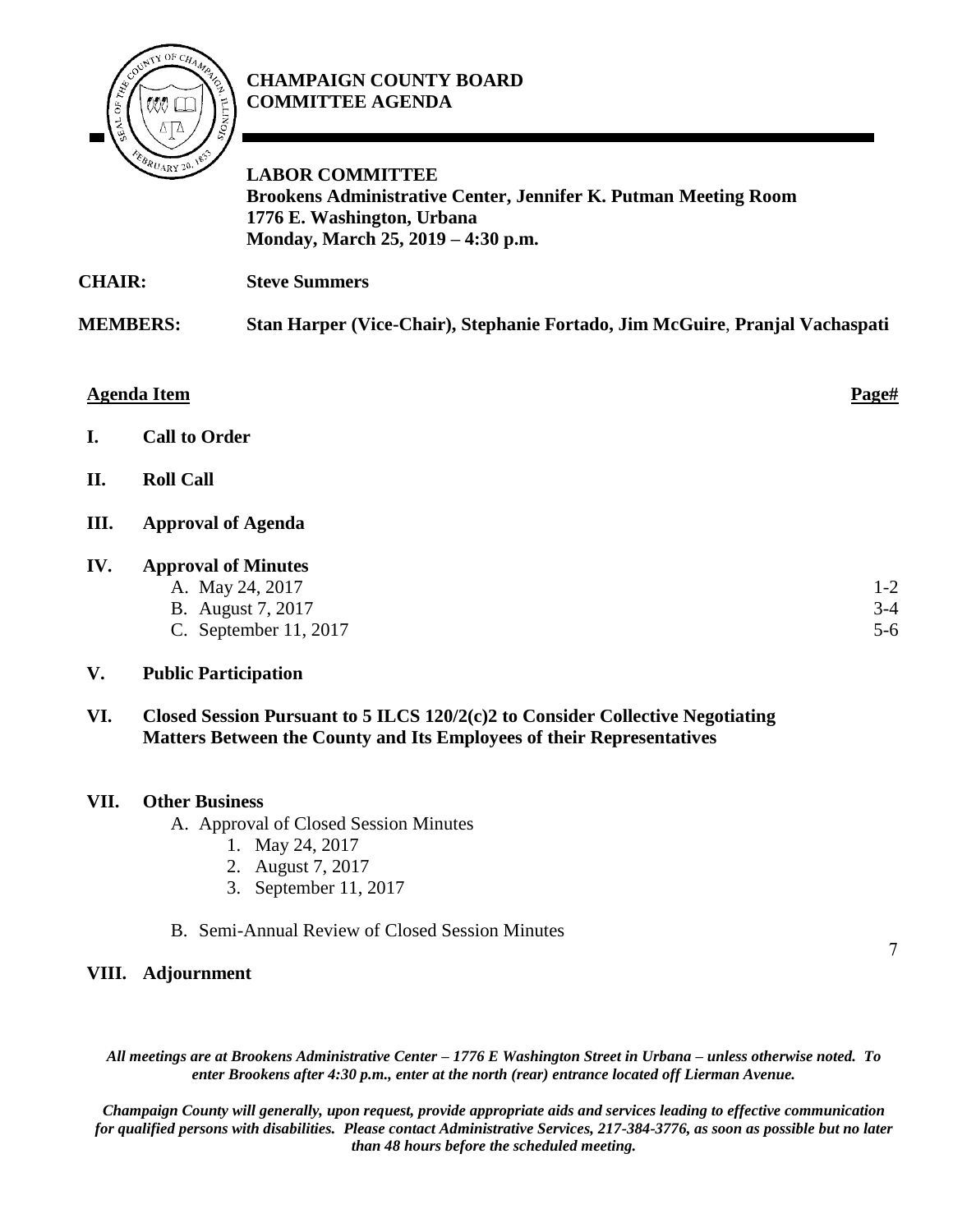| <b>CHAMPAIGN COUNTY BOARD</b><br><b>COMMITTEE MINUTES</b><br><b>LABOR COMMITTEE</b><br>Wednesday, May 24, 2017<br>Brookens Administrative Center, Jennifer K. Putman Meeting Room<br>1776 E. Washington St., Urbana |                                                                                                                                                                                                       |  |
|---------------------------------------------------------------------------------------------------------------------------------------------------------------------------------------------------------------------|-------------------------------------------------------------------------------------------------------------------------------------------------------------------------------------------------------|--|
|                                                                                                                                                                                                                     |                                                                                                                                                                                                       |  |
| <b>MEMBERS ABSENT:</b>                                                                                                                                                                                              | <b>Shana Crews</b>                                                                                                                                                                                    |  |
| <b>OTHERS PRESENT:</b>                                                                                                                                                                                              | Lorna Geiler (Outside Counsel), Allen Jones (Chief Deputy, Sheriff's<br>Office), (Rick Snider (County Administrator), Kay Rhodes (Recording<br>Secretary)                                             |  |
| <b>Call to Order</b>                                                                                                                                                                                                |                                                                                                                                                                                                       |  |
|                                                                                                                                                                                                                     | Hartke called the meeting to order at 4:05 p.m.                                                                                                                                                       |  |
| <b>Roll Call</b>                                                                                                                                                                                                    |                                                                                                                                                                                                       |  |
|                                                                                                                                                                                                                     | Hartke, Harper, and McGuire were present, establishing the presence of a quorum.                                                                                                                      |  |
| <b>Approval of Agenda/Addendum</b>                                                                                                                                                                                  |                                                                                                                                                                                                       |  |
| unanimous support.                                                                                                                                                                                                  | <b>MOTION</b> by Harper to approve the agenda; seconded by McGuire. Motion carried with                                                                                                               |  |
| <b>Approval of Minutes</b>                                                                                                                                                                                          |                                                                                                                                                                                                       |  |
| Motion carried with unanimous support.                                                                                                                                                                              | MOTION by McGuire to approve the minutes of November 7, 2016: seconded by Harper.                                                                                                                     |  |
| <b>Public Participation</b>                                                                                                                                                                                         |                                                                                                                                                                                                       |  |
| There was no public participation.                                                                                                                                                                                  |                                                                                                                                                                                                       |  |
|                                                                                                                                                                                                                     | CLOSED SESSION PURSUANT TO 5 ILCS 120/2(c) 2 TO CONSIDER COLLECTIVE NEGO-                                                                                                                             |  |
| <b>RESENTATIVES</b>                                                                                                                                                                                                 | TIATING MATTERS BETWEEN THE COUNTY AND ITS EMPLOYEES OR THEIR REP-                                                                                                                                    |  |
|                                                                                                                                                                                                                     |                                                                                                                                                                                                       |  |
|                                                                                                                                                                                                                     | <b>MOTION</b> by Harper to enter into closed session pursuant to 5 ILCS 120/2(c) 2 to consider<br>collective negotiating matters between Champaign County and its employees or their representatives. |  |
|                                                                                                                                                                                                                     | He further moved that the following individuals remain present: Rick Snider, Kay Rhodes, Lorna<br>Geiler, and Chief Deputy Jones; seconded by McGuire. Motion carried by roll call vote of 3 to 0.    |  |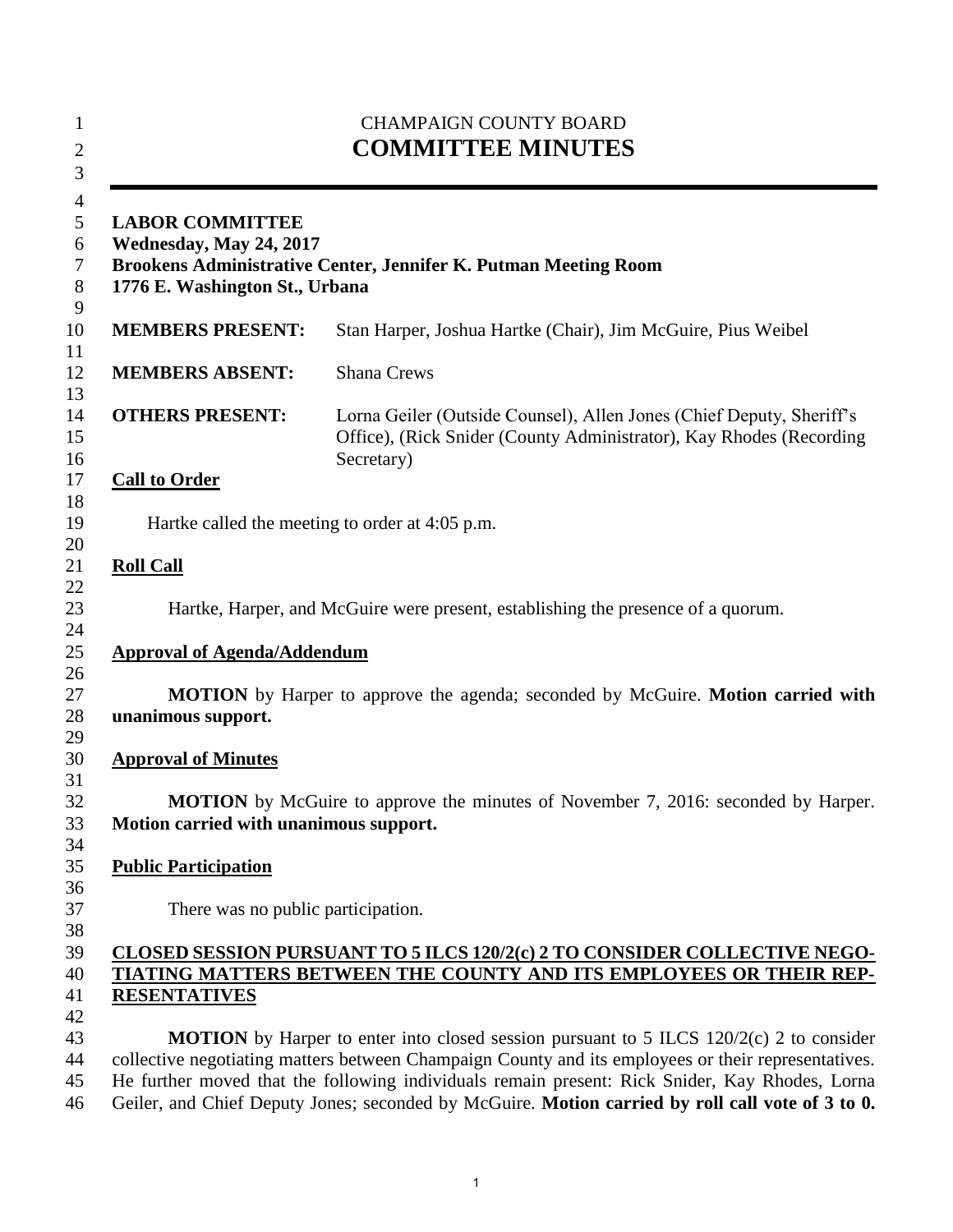- Hartke, Harper, and McGuire, voted in favor of the motion. The committee entered into closed session at 4:06 p.m. Weibel entered closed session at 4:10 p.m.
- The committee resumed open session at 5:04 p.m.
- 

## **Other Business**

 **MOTION** by Weibel to approve the closed session minutes of November 7, 2016; seconded by Harper. **Motion carried with unanimous support.**

**Adjournment**

 Hartke declared the meeting adjourned at 5:05 p.m. 

- Respectfully Submitted,
- 
- 
- Kay Rhodes
- Recording Secretary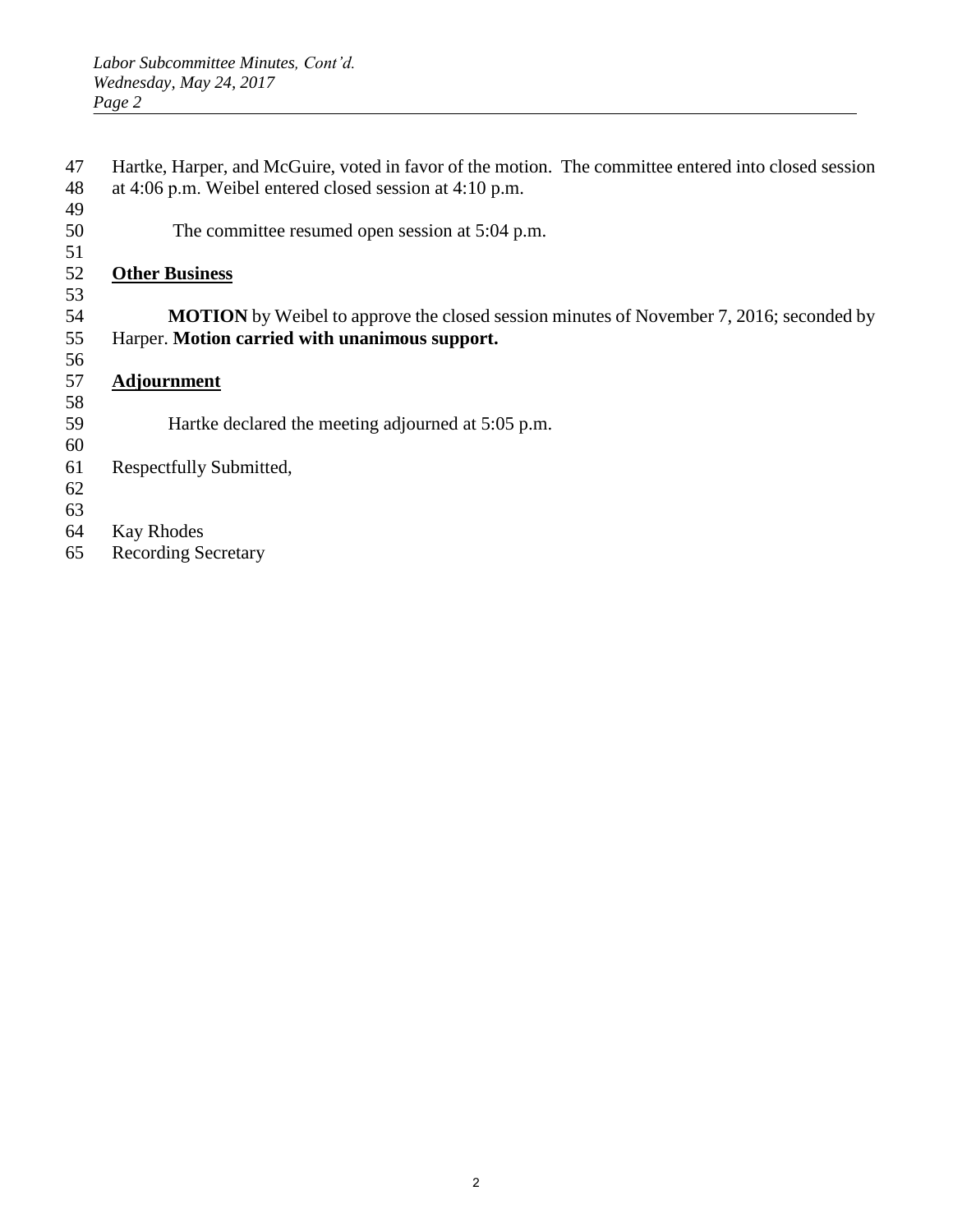| <b>CHAMPAIGN COUNTY BOARD</b><br><b>COMMITTEE MINUTES</b><br><b>LABOR COMMITTEE</b><br>Monday, August 7, 2017<br>Brookens Administrative Center, Jennifer K. Putman Meeting Room<br>1776 E. Washington St., Urbana |                                                                                                                               |  |
|--------------------------------------------------------------------------------------------------------------------------------------------------------------------------------------------------------------------|-------------------------------------------------------------------------------------------------------------------------------|--|
|                                                                                                                                                                                                                    |                                                                                                                               |  |
| <b>MEMBERS ABSENT:</b>                                                                                                                                                                                             | None                                                                                                                          |  |
| <b>OTHERS PRESENT:</b>                                                                                                                                                                                             | Barb Mann (Chief State's Attorney of Civil Division), Rick Snider<br>(County Administrator), Kay Rhodes (Recording Secretary) |  |
| <b>Call to Order</b>                                                                                                                                                                                               |                                                                                                                               |  |
|                                                                                                                                                                                                                    | Hartke called the meeting to order at 4:31 p.m.                                                                               |  |
| <b>Roll Call</b>                                                                                                                                                                                                   |                                                                                                                               |  |
|                                                                                                                                                                                                                    | Hartke, Harper, McGuire, and Weibel were present, establishing the presence of a quorum.                                      |  |
| <b>Approval of Agenda/Addendum</b>                                                                                                                                                                                 |                                                                                                                               |  |
|                                                                                                                                                                                                                    |                                                                                                                               |  |
| unanimous support.                                                                                                                                                                                                 | <b>MOTION</b> by McGuire to approve the agenda; seconded by Weibel. <b>Motion carried with</b>                                |  |
| <b>Public Participation</b>                                                                                                                                                                                        |                                                                                                                               |  |
| There was no public participation.                                                                                                                                                                                 |                                                                                                                               |  |
|                                                                                                                                                                                                                    | CLOSED SESSION PURSUANT TO 5 ILCS 120/2(c) 2 TO CONSIDER COLLECTIVE NEGO-                                                     |  |
|                                                                                                                                                                                                                    | TIATING MATTERS BETWEEN THE COUNTY AND ITS EMPLOYEES OR THEIR REP-                                                            |  |
| <b>RESENTATIVES</b>                                                                                                                                                                                                |                                                                                                                               |  |
|                                                                                                                                                                                                                    | <b>MOTION</b> by Weibel to enter into closed session pursuant to 5 ILCS $120/2(c)$ 2 to consider                              |  |
|                                                                                                                                                                                                                    | collective negotiating matters between Champaign County and its employees or their representatives.                           |  |
|                                                                                                                                                                                                                    | He further moved that the following individuals remain present: Rick Snider, Kay Rhodes, and Barb                             |  |
|                                                                                                                                                                                                                    | Mann; seconded by Harper. Motion carried by roll call vote of 4 to 0. Hartke, Harper, McGuire, and                            |  |
| entered closed session at 4:45 p.m.                                                                                                                                                                                | Weibel voted in favor of the motion. The committee entered into closed session at 4:33 p.m. Crews                             |  |
|                                                                                                                                                                                                                    |                                                                                                                               |  |
|                                                                                                                                                                                                                    | The committee resumed open session at 5:12 p.m.                                                                               |  |
|                                                                                                                                                                                                                    |                                                                                                                               |  |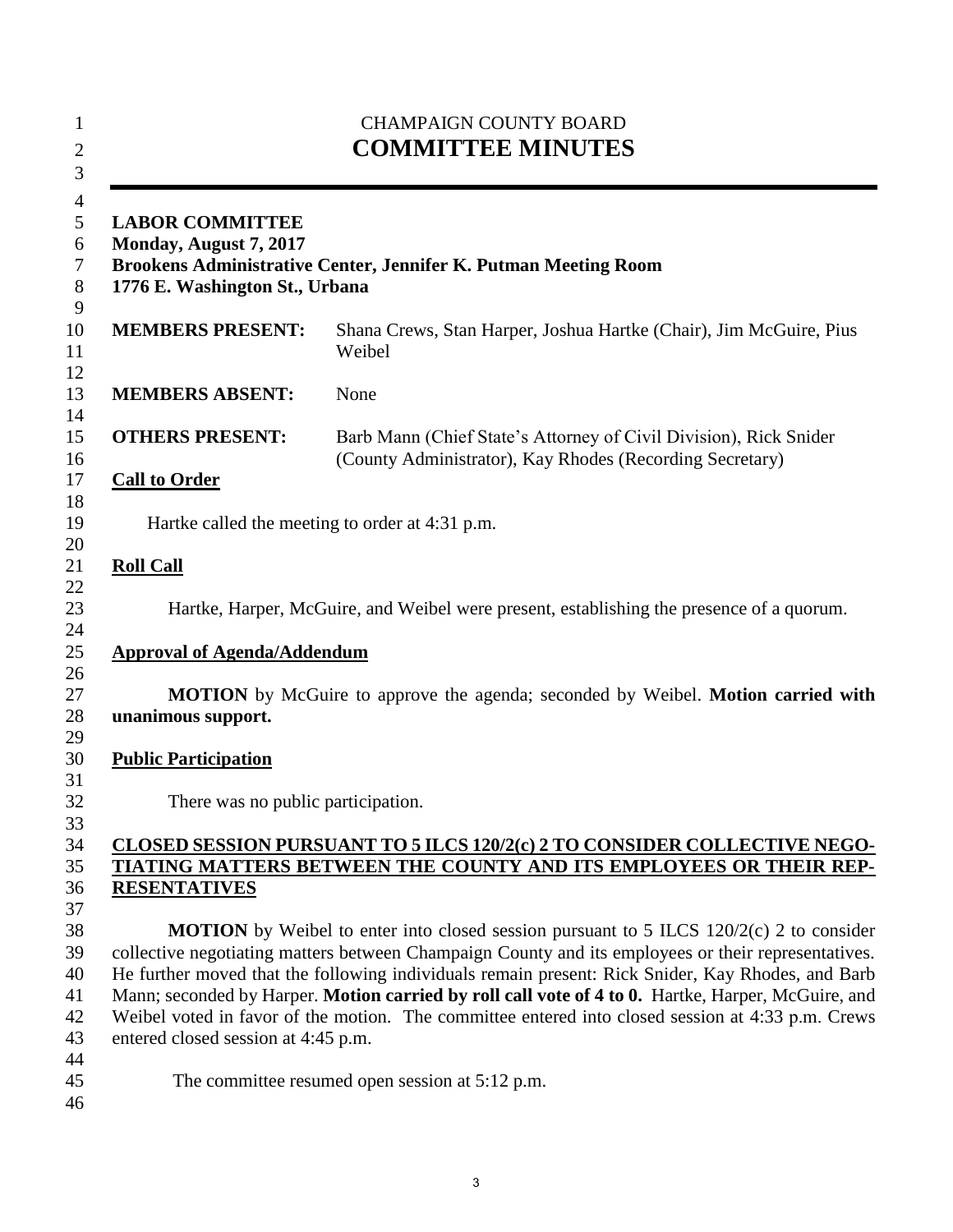### 47 **Other Business**

48

There was no other business.

Hartke declared the meeting adjourned at 5:13 p.m.

# $\frac{50}{51}$

## 51 **Adjournment**

- 52
- 

54 Respectfully Submitted,

56

- 
- 57 58 Kay Rhodes<br>59 Recording Se
- Recording Secretary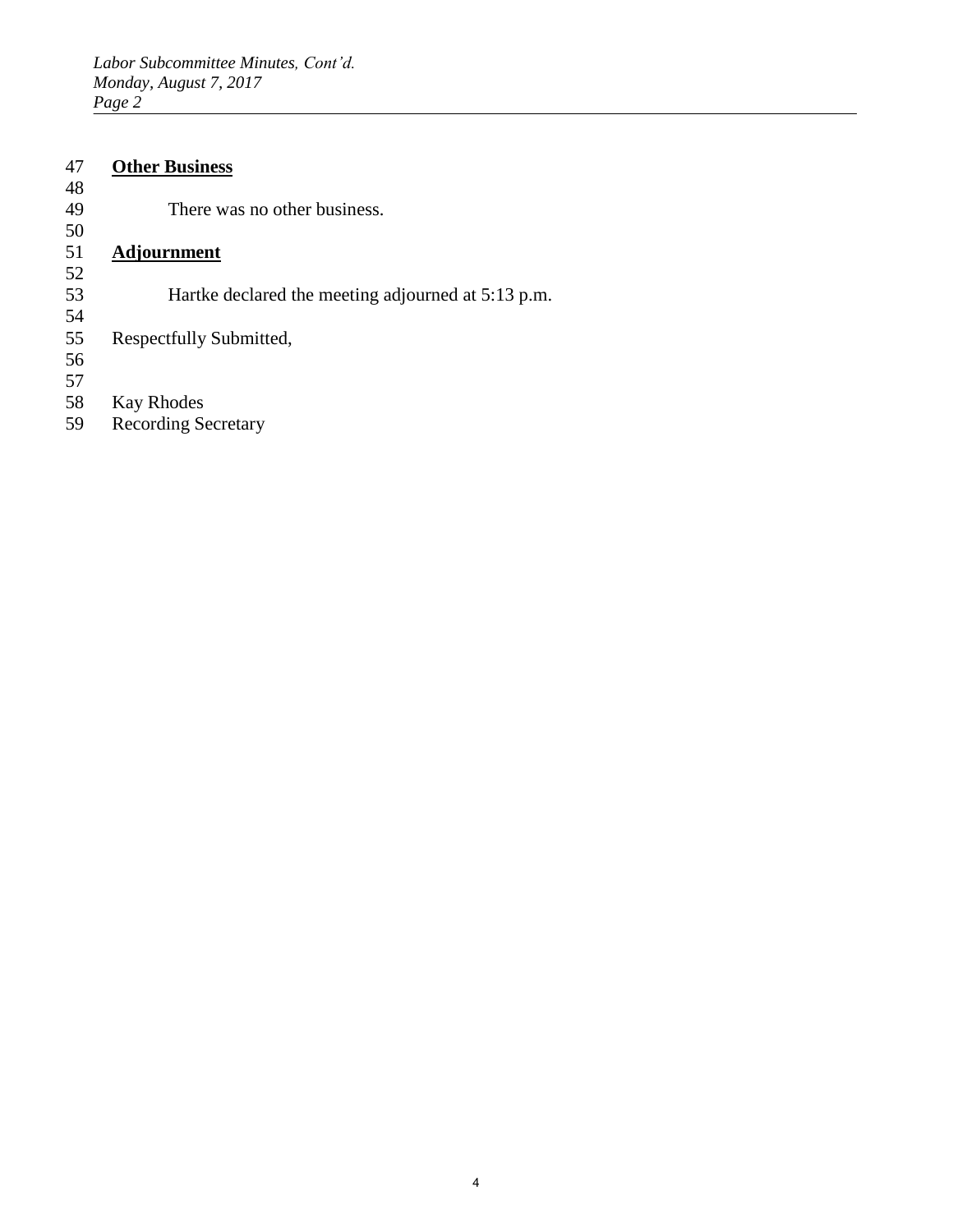| <b>CHAMPAIGN COUNTY BOARD</b><br><b>COMMITTEE MINUTES</b><br><b>LABOR COMMITTEE</b><br>Monday, September 11, 2017<br>Brookens Administrative Center, Jennifer K. Putman Meeting Room<br>1776 E. Washington St., Urbana |                                                                                                                                                                                                     |  |
|------------------------------------------------------------------------------------------------------------------------------------------------------------------------------------------------------------------------|-----------------------------------------------------------------------------------------------------------------------------------------------------------------------------------------------------|--|
|                                                                                                                                                                                                                        |                                                                                                                                                                                                     |  |
| <b>MEMBERS ABSENT:</b>                                                                                                                                                                                                 | Jim McGuire                                                                                                                                                                                         |  |
| <b>OTHERS PRESENT:</b>                                                                                                                                                                                                 | Rick Snider (County Administrator), Tammy Asplund (Recording Sec-<br>retary), Barb Mann (Chief of Civil Division), Suzanne Koenig (SAK),<br>Joyce Ciyou (SAK)                                       |  |
| <b>Call to Order</b>                                                                                                                                                                                                   |                                                                                                                                                                                                     |  |
|                                                                                                                                                                                                                        | Hartke called the meeting to order at 4:42 p.m.                                                                                                                                                     |  |
| <b>Roll Call</b>                                                                                                                                                                                                       |                                                                                                                                                                                                     |  |
|                                                                                                                                                                                                                        | Crews, Hartke, Harper, and Weibel were present, establishing the presence of a quorum.                                                                                                              |  |
| <b>Approval of Agenda/Addendum</b>                                                                                                                                                                                     |                                                                                                                                                                                                     |  |
| imous support.                                                                                                                                                                                                         | <b>MOTION</b> by Weibel to approve the agenda; seconded by Crews. <b>Motion carried with unan-</b>                                                                                                  |  |
| <b>Public Participation</b>                                                                                                                                                                                            |                                                                                                                                                                                                     |  |
| There was no public participation.                                                                                                                                                                                     |                                                                                                                                                                                                     |  |
|                                                                                                                                                                                                                        | CLOSED SESSION PURSUANT TO 5 ILCS 120/2(c) 2 TO CONSIDER COLLECTIVE NEGO-                                                                                                                           |  |
|                                                                                                                                                                                                                        | TIATING MATTERS BETWEEN THE COUNTY AND ITS EMPLOYEES OR THEIR REP-                                                                                                                                  |  |
| <b>RESENTATIVES</b>                                                                                                                                                                                                    |                                                                                                                                                                                                     |  |
|                                                                                                                                                                                                                        | MOTION by Harper to enter into closed session pursuant to 5 ILCS 120/2(c) 2 to consider                                                                                                             |  |
|                                                                                                                                                                                                                        | collective negotiating matters between Champaign County and its employees or their representatives.                                                                                                 |  |
|                                                                                                                                                                                                                        | He further moved that the following individuals remain present: Rick Snider, Tammy Asplund, Barb<br>Mann, Suzanne Koenig and Joyce Ciyou; seconded by Weibel. Motion carried by roll call vote of 4 |  |
|                                                                                                                                                                                                                        | to 0. Crews, Hartke, Harper and Weibel voted in favor of the motion. The committee entered into                                                                                                     |  |
| closed session at 4:43 p.m.                                                                                                                                                                                            |                                                                                                                                                                                                     |  |
|                                                                                                                                                                                                                        |                                                                                                                                                                                                     |  |
|                                                                                                                                                                                                                        | The committee resumed open session at 4:59 p.m.                                                                                                                                                     |  |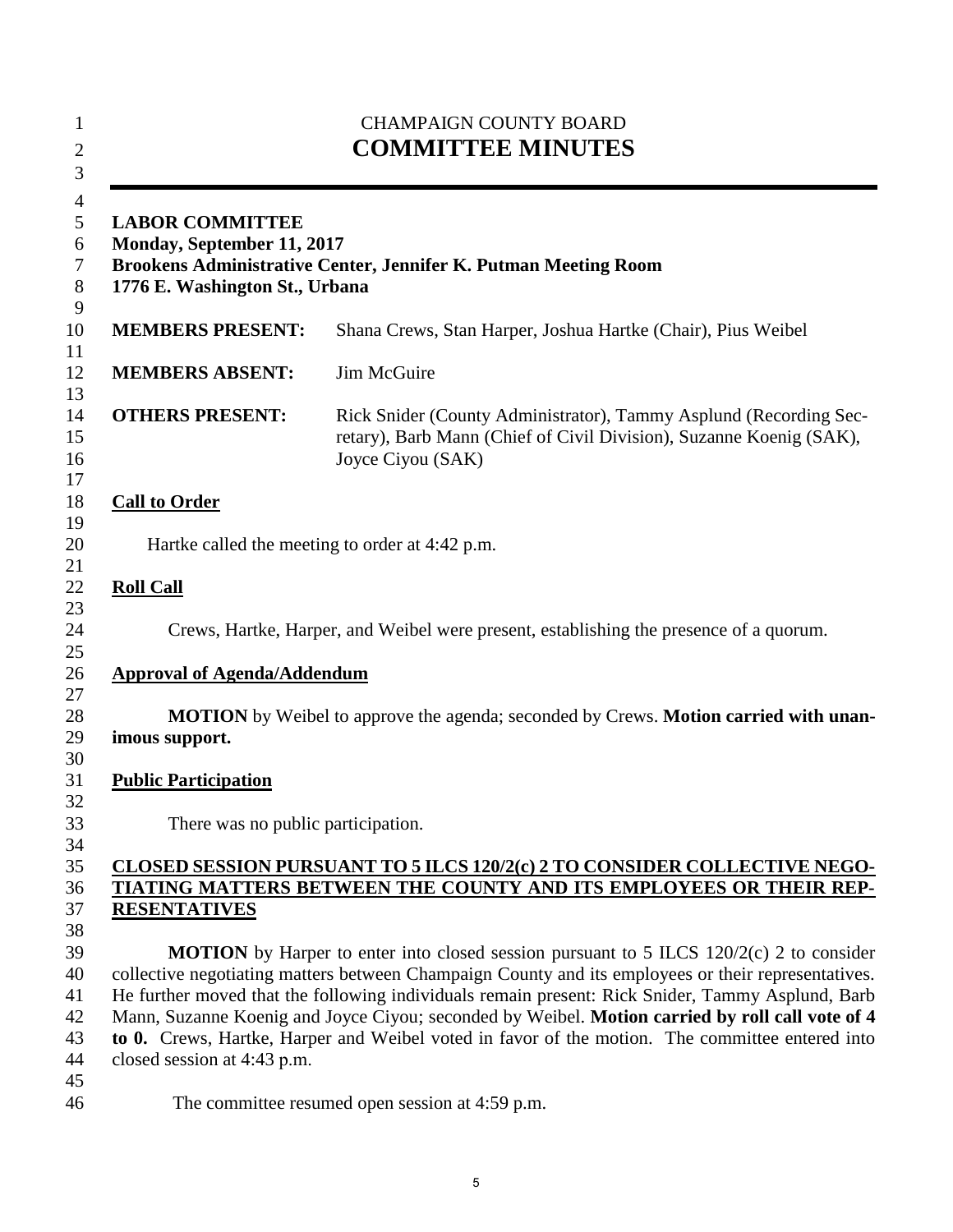## 47 **Other Business**

48 None

49<br>50

## 50 **Adjournment**

51

Hartke declared the meeting adjourned at 4:59 p.m.

- 53 Respectfully Submitted,
- 55
- 56
- 57 Tammy Asplund<br>58 Recording Secreta
- Recording Secretary